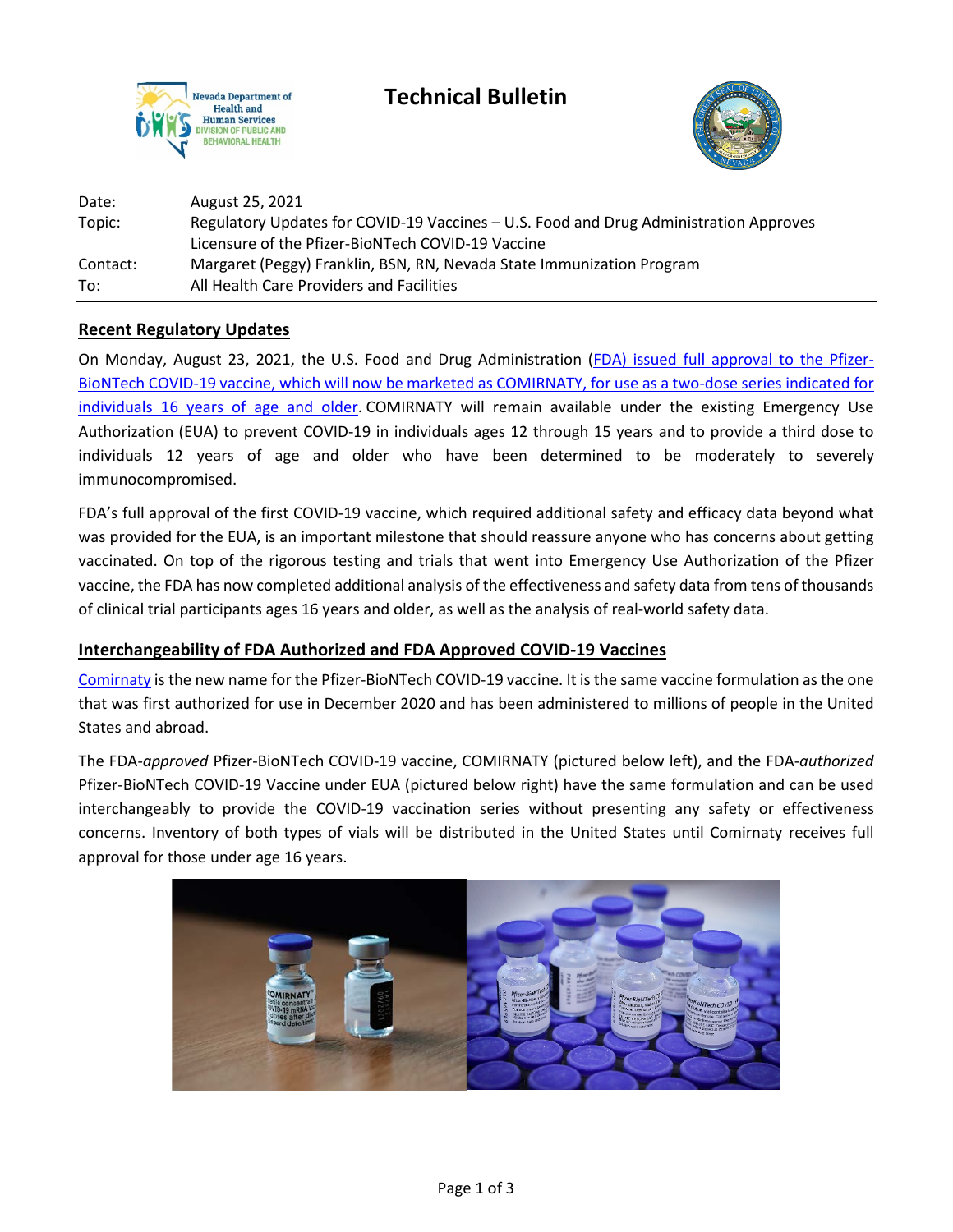COVID-19 vaccine providers can use doses distributed under the EUA to administer the vaccination series for those seeking the approved vaccine. The [Fact Sheet for Recipients](https://www.fda.gov/media/144414/download) provides additional information about both the approved and authorized vaccine. Providers should continue to use the vaccines they have in stock.

## **Booster Doses**

The Centers for Disease Control and Prevention (CDC) is developing a plan to begin offering a BOOSTER dose of the mRNA vaccine (Pfizer or Moderna), subject to FDA authorization and recommendation by CDC's Advisory Committee on Immunization Practices (ACIP). FDA is conducting an independent evaluation to determine the safety and effectiveness of a booster dose of the mRNA vaccines. The ACIP will decide whether to issue a booster dose recommendation based on a thorough review of the evidence. A BOOSTER dose (administered when the initial sufficient immune response to the primary vaccine series is likely to have waned over time in individuals with healthy immune systems) has not been approved at this time and if given would be considered an off-label use and a violation of the CDC COVID-19 Vaccination Program Provider Agreement.

# **CDC's COVID-19 Vaccination Program Provider Agreement Stipulations**

Providers enrolled through the Nevada State Immunization Program to receive and administer COVID-19 vaccines are responsible for adhering to all requirements outlined in the Agreement to Participate. Specifically, providers must administer COVID-19 vaccines in accordance with all [program requirements and recommendations](https://www.cdc.gov/vaccines/covid-19/vaccination-provider-support.html) of CDC, the [Advisory Committee on Immunization Practices,](https://www.cdc.gov/vaccines/hcp/acip-recs/vacc-specific/covid-19.html) and the U.S Food and Drug Administration [\(FDA\)](https://www.fda.gov/emergency-preparedness-and-response/coronavirus-disease-2019-covid-19/covid-19-vaccines). This applies to both EUA and FDA approved COVID-19 vaccines.

# **Accordingly, use of these products outside of those reasons that have been approved and authorized by FDA (often referred to as "off-label use") is not recommended. It would violate the provider agreement and could expose providers to the following risks:**

- Administration of the product off-label may not be covered under the PREP Act or the PREP Act declaration; therefore, providers may not have immunity from claims.
- Individuals who receive an off-label dose may not be eligible for compensation under the Countermeasures Injury Compensation Program after a possible adverse event.
- CDC has defined the scope of the CDC COVID-19 Vaccination Program in terms of how the federally provided vaccines may be used. Providers administering doses in an off-label fashion would be in violation of the CDC Program Provider Agreement to Participate potentially impacting their ability to remain a provider in the CDC program.
- Administration fees may not be reimbursable by payers.

All of the COVID-19 vaccines authorized or approved in the U.S. are extremely safe and effective, based on extensive clinical trials, and nearly 200 million Americans have received at least one dose of a COVID-19 vaccine. Additional information will be provided as soon as it becomes available.

## **Resources**

- FDA approves (licenses) first COVID-19 vaccine: [https://www.fda.gov/news-events/press](https://www.fda.gov/news-events/press-announcements/fda-approves-first-covid-19-vaccine)[announcements/fda-approves-first-covid-19-vaccine](https://www.fda.gov/news-events/press-announcements/fda-approves-first-covid-19-vaccine)
- FDA information on Comirnaty[: https://www.fda.gov/vaccines-blood-biologics/comirnaty](https://www.fda.gov/vaccines-blood-biologics/comirnaty)
- Updated Pfizer-BioNTech COVID-19 Fact Sheet for Recipients: <https://www.fda.gov/media/144414/download>
- Information for COVID-19 Vaccine Providers in Nevada: [https://dpbh.nv.gov/Programs/Immunization/COVID/COVID\\_Vaccine/](https://dpbh.nv.gov/Programs/Immunization/COVID/COVID_Vaccine/)